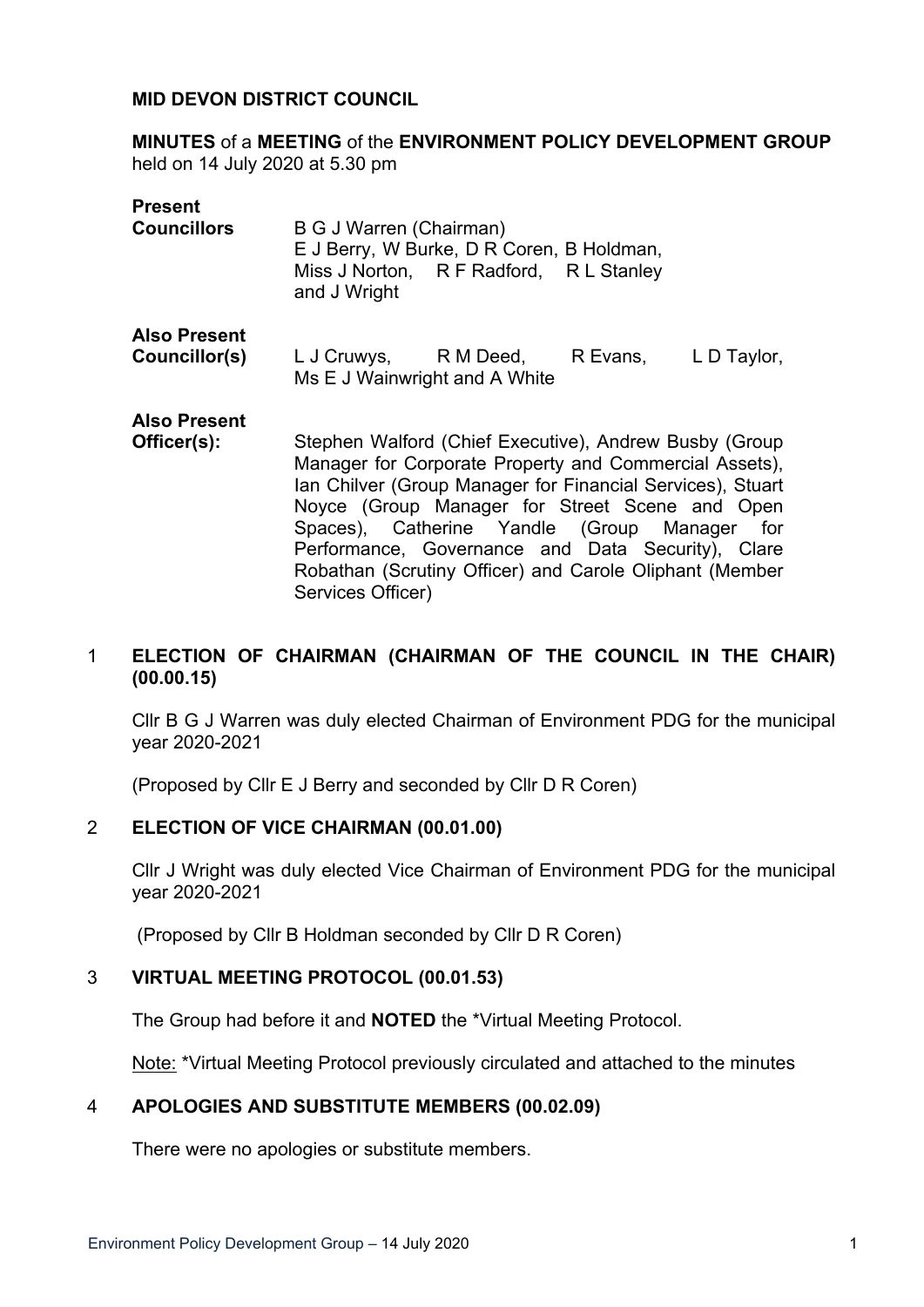# 5 **DECLARATIONS OF INTEREST UNDER THE CODE OF CONDUCT (00.06.13)**

Members were reminded of the need to declare any interests when appropriate.

### 6 **PUBLIC QUESTION TIME (00.06.33)**

There were no members of the public present.

#### 7 **MINUTES OF THE PREVIOUS MEETING (00.06.40)**

The minutes of the previous meeting held on  $10<sup>th</sup>$  March 2020 were agreed as a correct record.

### 8 **CHAIRMAN'S ANNOUNCEMENTS (00.10.08)**

The Chairman announced that Stuart Noyce, Group Manager for Street Scene and Open Spaces was leaving the authority after 6 years and the Group thanked him for his support and wished him well for the future.

### 9 **REVENUE AND OUTTURN REPORT (00.12.32)**

The Group had before it and **NOTED** the \*Outturn report for 2019-2020 from the Group Manager for Finance who explained that the report had previously been presented to the Cabinet on 9<sup>th</sup> July 2020.

The Chairman expressed a view that the PDG could add little to the report as it had been previously seen and approved by the Cabinet. The Leader stated that he would investigate the timing of the report being sent to the PDG.

In response to concerns raised with regard to the £0.5m variance in the budgeted and actual Planning income for 2019/2020 the Cabinet Member for Finance stated that the Cabinet were constantly looking at the revenue streams for Planning but the current crisis would have an effect on the current years projections.

The Chief Executive explained that the shortfall in the 2019/2020 Planning service figures was due to the number of smaller planning applications which had come forward and a downward trend in the number of medium and large scale applications received which generated the most income.

The Group discussed the impact of the current crisis on the financial year 2020-2021.

Note: \*Outturn report previously circulated and attached to the minutes

### 10 **CONTRACTED OUT ENFORCEMENT DUTIES (00.24.16)**

The Group received a verbal update from the Group Manager for Street Scene and Open spaces who explained that he had been investigating the PDG's request to explore a trial of contracted out enforcement duties for littering and dog fouling. He stated that negotiations prior to lockdown had been ongoing with a local authority company who provided this service for 8 other local authorities and that a meeting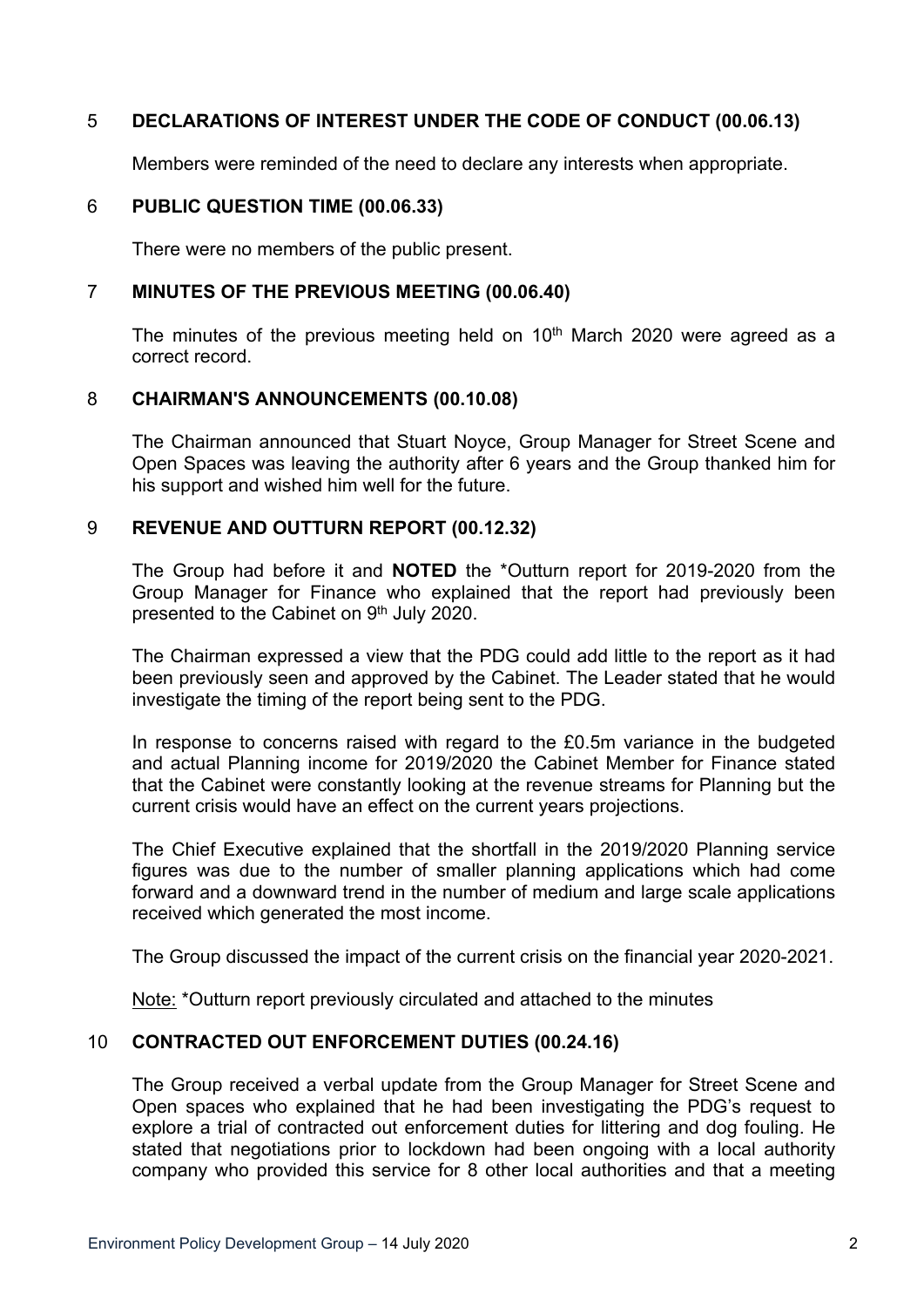had been scheduled with the company to meet with himself and the Councils Legal Services Team to discuss the options available.

He explained that traditional contracted out enforcement used by other Authorities had resulted in low payment rates and increases in their Legal Services time as more people were handed fines but more people had challenged them. The company who had been approached claimed an 87% pay rate and as it was a local authority company the Council would not need to go out to tender for the trial. The company did have concerns that the MDDC District may not be financially viable for them to operate in as it had a relatively low number of instances and was very rural.

Members discussed the increase in the amount of litter which appeared to be affecting many rural parishes as people had been home for longer periods during the lockdown and had been using the countryside for leisure pursuits and not taking their litter home.

In response to a question about how using an external company for enforcement would increase the number of enforcement officers the Group Manager for Street Scene and Open Spaces explained that by using an external company it could increase the number of officers by 2-4. He explained that there would have to be a dialogue with the company about where it operated within the district and include a caveat that our rural parishes would be included. He explained that even with more officers patrolling the service would continue to rely on intelligence from members of the public who witnessed littering and dog fouling.

Members then discussed the possibility of catching fly tippers from take away receipts but the Group Manager for Street Scene and Open Spaces explained that this would not meet the evidence level set and would unlikely lead to a successful prosecution.

The Group discussed the possibility of putting up signs on the main trunk roads within the district which encouraged people to take their litter home. The Group Manager for Street Scene and Open Spaces explained that the Council worked in partnership with other groups such as Highways England, Clean Devon Group and DCC Highways. He explained that there were currently a few vacant spots on sponsored roundabouts in the district and that anti littering signs could be erected on them whilst new sponsors were found. He stated he would provide costings for signs to be erected at suitable roundabouts.

The Group discussed the potential to have wildlife camera's installed on fly tipping or dog fouling hotspots once the use of CCTV Camera's Policy and Guidance had been investigated by the Community PDG.

In response to a question asked about trade waste the Group Manager for Street Scene and Open Spaces explained that trade waste generated an income for the Council. Trials had been conducted of food waste from schools and that if that led to reduced costs of disposing of the residual trade waste it could be something to consider but as the Council would be in direct competition with other waste providers it would need to be competitive.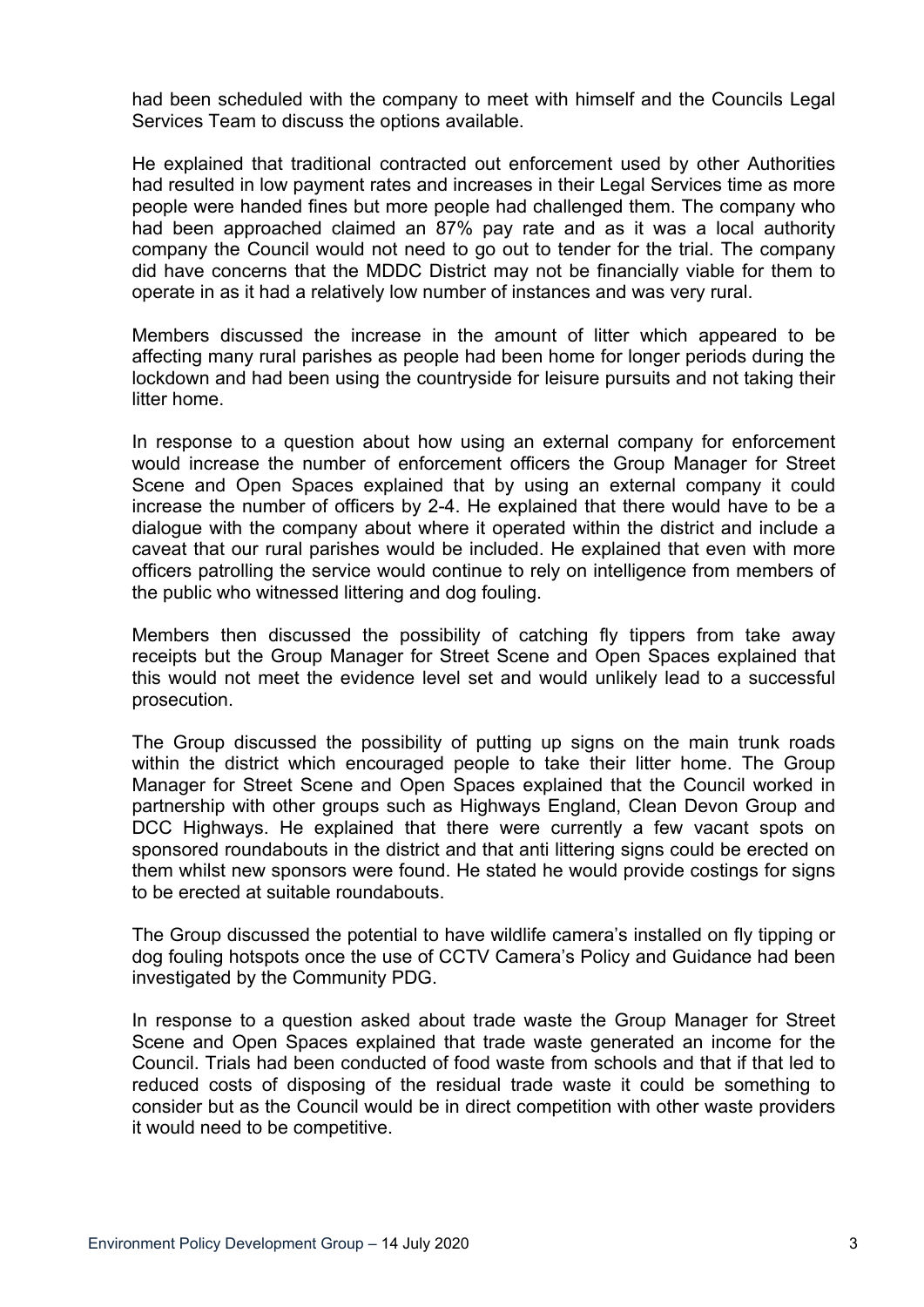## 11 **CLIMATE CHANGE UPDATE (00.48.18)**

The Group had before it and **NOTED** the \*Climate Handbook presented by the Group Manager for Corporate Property and Commercial Assets who explained that it had been rolled out to support the Climate Change Action Plan.

He explained that the Council had identified various work streams and that the Renewal Energy Fund would be tracked via the action plan. He stated that a decision making tool was in development and that the Councils housing policy would play a major part in the reduction of Climate Change.

Consideration was given to:

- Whether the power network infrastructure was able to support the installation of more domestic solar panels on council houses
- If future open spaces designated to the Council from ongoing local developments could be turned into wild flower meadows
- Whether the plan would get the Council to Carbon Neutral by 2030
- Other Councils and if they had more assertive plans
- Did current budget schemes support the Council to 'go green'

The Cabinet Member for Climate Change explained that currently there was no budget for officer support but that they were looking at other funding streams to support the work including the recently announced Government Green Homes Bonus. She explained that public meetings would feed into the plan and that communication with the local population was important and that the Handbook would help with this. She encouraged Members to share ideas and learning.

The Group Manager for Street Scene and Open Spaces reminded the Group that all reports produced by Officers were required to state the impact on climate change and that the Council were hosting an electric vehicle day so that neighbouring authorities could come and see what commercial electric vehicles including refuse lorries were currently available.

Note: \*Climate Handbook previously circulated and attached to the minutes

### 12 **PERFORMANCE AND RISK (01.16.12)**

The Group had before it and **NOTED** a \*report of the Group Manager for Performance, Governance and Data Security presenting Members with an update on performance against the corporate plan and local service targets for 2020-2021 as well as providing an update on key business risks.

She outlined the contents of the report stating that this was the first report against the new corporate plan.

The Groups expressed its thanks to the Waste and Recycling teams for they way in which they had coped with the impact of Covid 19 which had increased the amount of household waste by 2.53% compared to the same period last year.